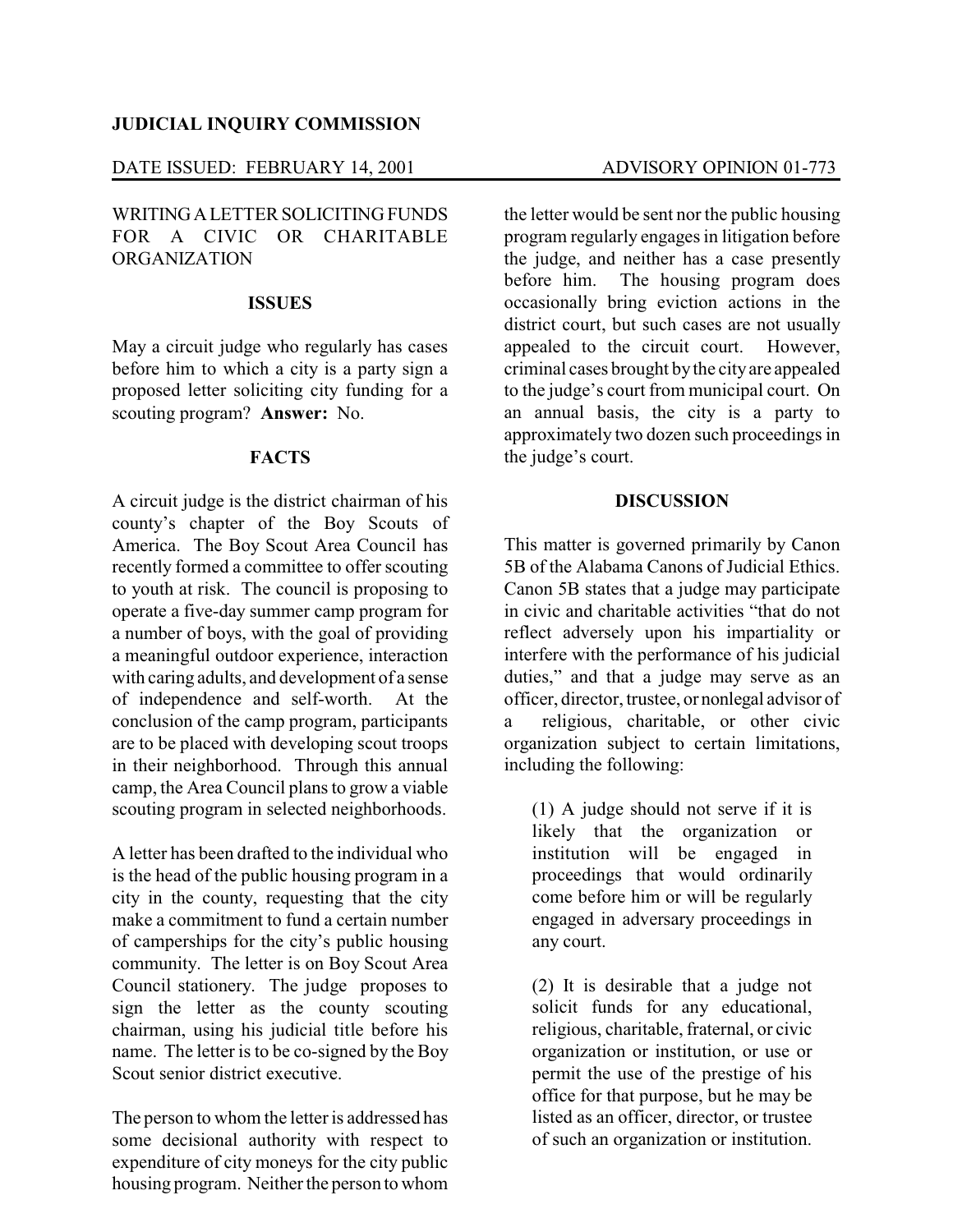The Commission has previously addressed participation in fund raising as follows:

... Canon 5B(2) strongly discourages but does not absolutely prohibit participation in fund raising for civic and charitable organizations. *See, e. g.,* Advisory Opinions 83-174 and 96- 596.

Participation in fund raising presents a danger that the prestige of the judicial office will be used for the solicitation of funds. Advisory Opinions 81-101 and 96-596. It also involves a danger that the person solicited will feel obligated to respond favorably if the judge is in a position of influence or control. Commentary to the Model Code of Judicial Conduct, Canon 4C(3)(b) (1990). A judge who participates in fund raising for a civic or charitable organization must be ever mindful of the provisions of Canons 1 and 2, and must limit such participation so that he or she does not lend the prestige of his or her judicial office to the event or otherwise violate either the letter or the spirit of Canons 1 and 2. Advisory Opinions 83-174, 83-179, 85-242, and 96-596.

Advisory Opinions 00-747 and 00-753.

In AdvisoryOpinion 00-753, the Commission concluded that a judge may not use his judicial position or title in fund-raising activities. *See also*, Advisory Opinions 84- 216 (a judge should not permit his name to be listed along with the title "Judge" on stationery of an educational foundation that he knows will be used for the purpose of soliciting funds because to do so would "permit the use of the prestige of his office for the purpose of soliciting funds"); and Advisory Opinion 96-596 (advising a judge that his name should not be listed as a judge

on an invitation to a fund-raising dinner that would be held in the judge's home).

The Commission also notes that the Commentary to Canon 2, in addressing lending the prestige of judicial office to advance the private interests of others, states that a judge should not write a letter of recommendation to a recipient who is either currently engaged in litigation before the judge or likely to be engaged in proceedings that would ordinarily come before the judge's court. Similar to the concern in fund raising, this prohibition addresses the danger that the recipient might feel coerced to respond favorably. Advisory Opinion 86-269.

The proposed letter submitted bythe inquiring judge not only uses the judge's official title, it also seeks funds from an entity that is regularly engaged in proceedings that ordinarily come before the judge. It is the opinion of the Commission that the canons do not permit a circuit judge to sign a proposed letter soliciting funds from a city when he regularly has cases before him to which the city is a party.

# **REFERENCES**

Alabama Advisory Opinions 84-216, 86-269, 96-596, 00-747, and 00-753.

Alabama Canons of Judicial Ethics, Canons 5B and 5B(2).

Alabama Canons of Judicial Ethics, Commentary to Canon 2.